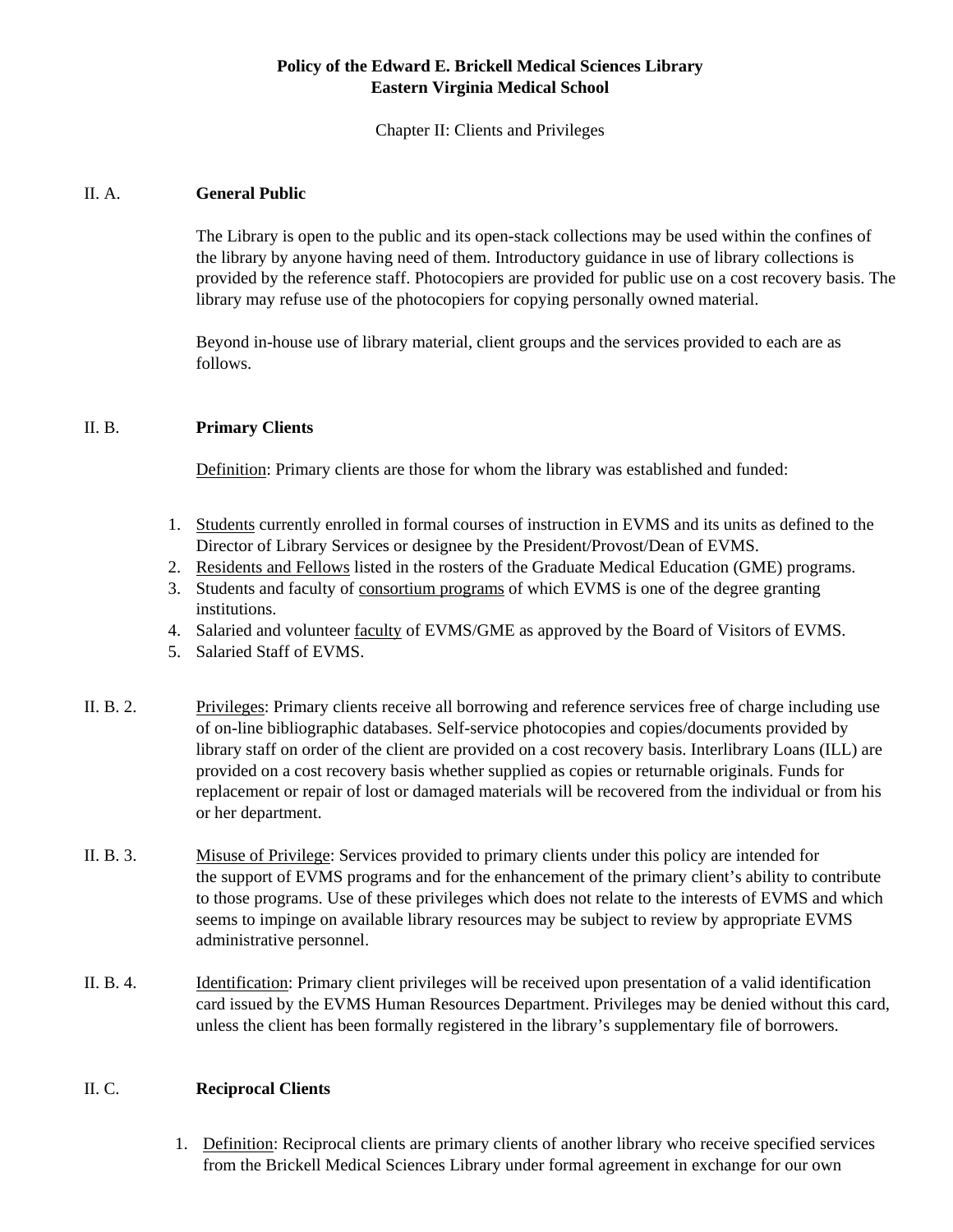primary clients receiving similar services from the reciprocating library. Reciprocal agreements are authorized by the President/Provost/Dean of EVMS.

- 2. Contents of Agreements: In addition to the specification of services, reciprocal agreements shall provide for adequate identification of the people to be served and shall state the degree of institutional responsibility for materials lost or damaged.
- 3. Prior Agreements: No reciprocal agreement already in effect is to be negated by any failure to conform to all provisions of this policy, but the Director of Library Services shall make every effort to negotiate any changes needed to bring agreements into conformity with this policy. Agreements which are found to be against the best interests of Brickell Library clients may be canceled by the President/Provost/Dean of EVMS.
- 4. Reciprocal Agreements Currently in Effect: Text of approved reciprocal agreements shall be included as part of this policy and removed at whatever time the agreement may be canceled.
- 4.1 ODU Agreement (inserted).
- 4.2 Virginia Tidewater Consortium Agreement (inserted).

## II. D. **Honorary Clients**

Honorary clients are those few individuals who have given such significant assistance to EVMS that it is appropriate to give them services at no charge whatever, as an expression of appreciation. These individuals maybe recommended by the Director of Library Services, or the Library Advisory Committee but must be named by the EVMS President/Provost/Dean.

## II. E. **Courtesy Clients**

- 1. Definition: Courtesy status may be given to clients whose activities in the community are complementary to EVMS programs although unrelated to the EVMS corporate entity.
- 2. Privileges and Authorization: Courtesy status is subject to approval by the Director of Library Services or designee. Courtesy clients receive the same borrowing privileges as primary clients without cost, and may also receive reference and document delivery services on a cost recovery basis. Approval of groups depends on individuals in the group being adequately identified, including any time limit on their membership in the group. Approval of courtesy status may be canceled if it is found that use of the collection by an individual or group is not in the best interests of the primary clientele.
- 3. Norfolk Academy of Medicine members have permanent membership in this class of clients under the terms of the gift of their library to the Brickell Medical Sciences Library (formerly the Moorman Memorial Library) in 1973. An updated roster of members is provided to this library by the Executive Secretary of the Academy.
- 4. Graduates of EVMS/GME will be given this status provided their library record while enrolled has not caused chronic problems.
- 5. As a personal service to primary clients, their spouses and children will continue to receive courtesy status when so identified by the primary client.

## II. F. **Subscription Clients**

1. Definition: Many unaffiliated people need the services of this library for purposes which have little or no residual benefit to EVMS programs. These people may apply for status as Subscription Clients and